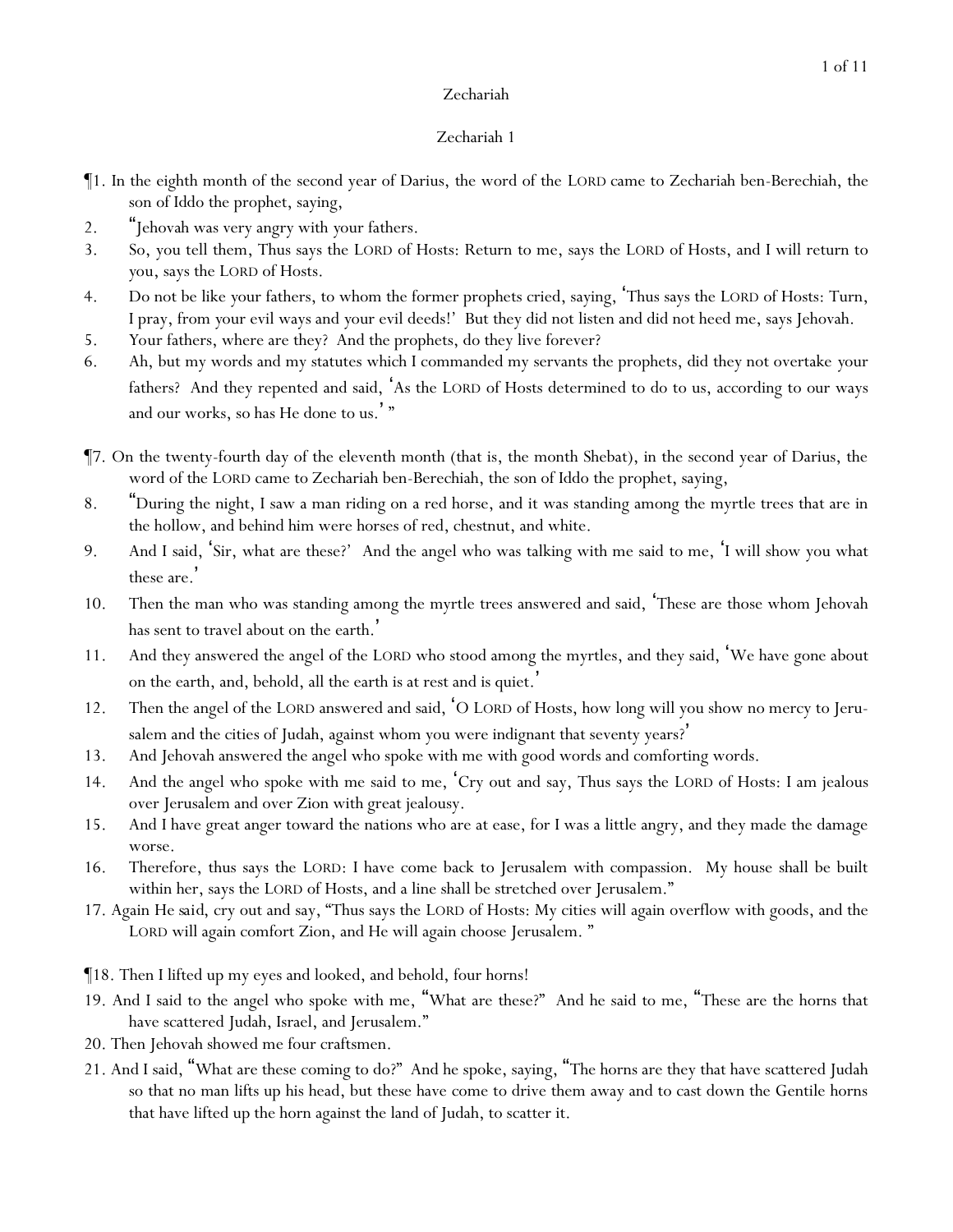- ¶1. Then I lifted up my eyes and looked, and, behold, a man! And in his hand was a measuring-line.
- 2. And I said, "Where are you going?" And he said to me, "To measure Jerusalem, to determine its width and its length."
- 3. Then the angel who was talking with me went out, and another angel went out to meet him.
- 4. And he said to him, "Go quickly! Speak to this young man and say, 'Jerusalem will be inhabited *like* unwalled villages because of the abundance of men and animals within her.
- 5. I, myself, says Jehovah, will be a wall of fire all about her, and I will be the glory in her midst.'
- ¶6. "Ho! Ho! Flee from the land of the north! says Jehovah. For I have scattered *y*ou like the four winds of heaven, says Jehovah.
- 7. O Zion! You who are living with the daughter of Babylon! Escape!
- 8. For thus says the LORD of Hosts: After the glory, He sent me against the nations who plundered *y*ou, for he who touches *y*ou touches the apple of His eye.
- 9. Behold, I will wave my hand over them, and they will become plunder for their own slaves, and *y*ou shall know that the LORD of Hosts has sent me.
- 10. Shout and rejoice, O daughter of Zion, because I will surely come, and I will dwell in your midst, says Jehovah.
- 11. And many nations will be joined to Jehovah in that day, and they will become my people, and I will dwell among you. And you shall know that the LORD of Hosts has sent me to you.
- 12. And Jehovah will take Judah as His portion in the holy land, and He will again choose Jerusalem.
- 13. Be silent, all flesh, before the LORD! For He has raised Himself up from His holy dwelling place!"

- ¶1. Then he showed me Joshua the high priest standing before the angel of the LORD, and Satan standing at his right hand to accuse him.
- 2. And Jehovah said to Satan, "Jehovah rebuke you, O Satan, even Jehovah who has chosen Jerusalem rebuke you! Is not this man a brand plucked out of the fire?"
- 3. Now, Joshua was clothed with filthy garments, and he stood before the angel.
- 4. And *the angel* answered and spoke to those standing before him, "Take the filthy garments away from him!" And to *Joshua* he said, "Behold, I have made your iniquity to pass from you, and I am clothing you with stately robes."
- 5. And I said, "Let them put a clean turban on his head!" So they placed a clean turban on his head, and they clothed him with garments while the angel of the LORD stood by.
- 6. Then the angel of the LORD admonished Joshua, saying,
- 7. "Thus says the LORD of Hosts: If you walk in my ways and if you perform my service, then you shall also judge my house and keep my courts, and I will give you places to walk among these who are standing here*.*
- 8. Hear now, Joshua the high priest, you and your fellows who sit before you! For they are human signs that, behold, I am bringing forth my servant, the Branch!
- 9. For, behold, the stone which I have set before Joshua! On a single stone are seven eyes! Behold, I will engrave its engraving, says the LORD of Hosts, and I will take away the iniquity of that land in one day.
- 10. In that day, says the LORD of Hosts, each of *y*ou will invite his neighbor under a vine or under a fig tree."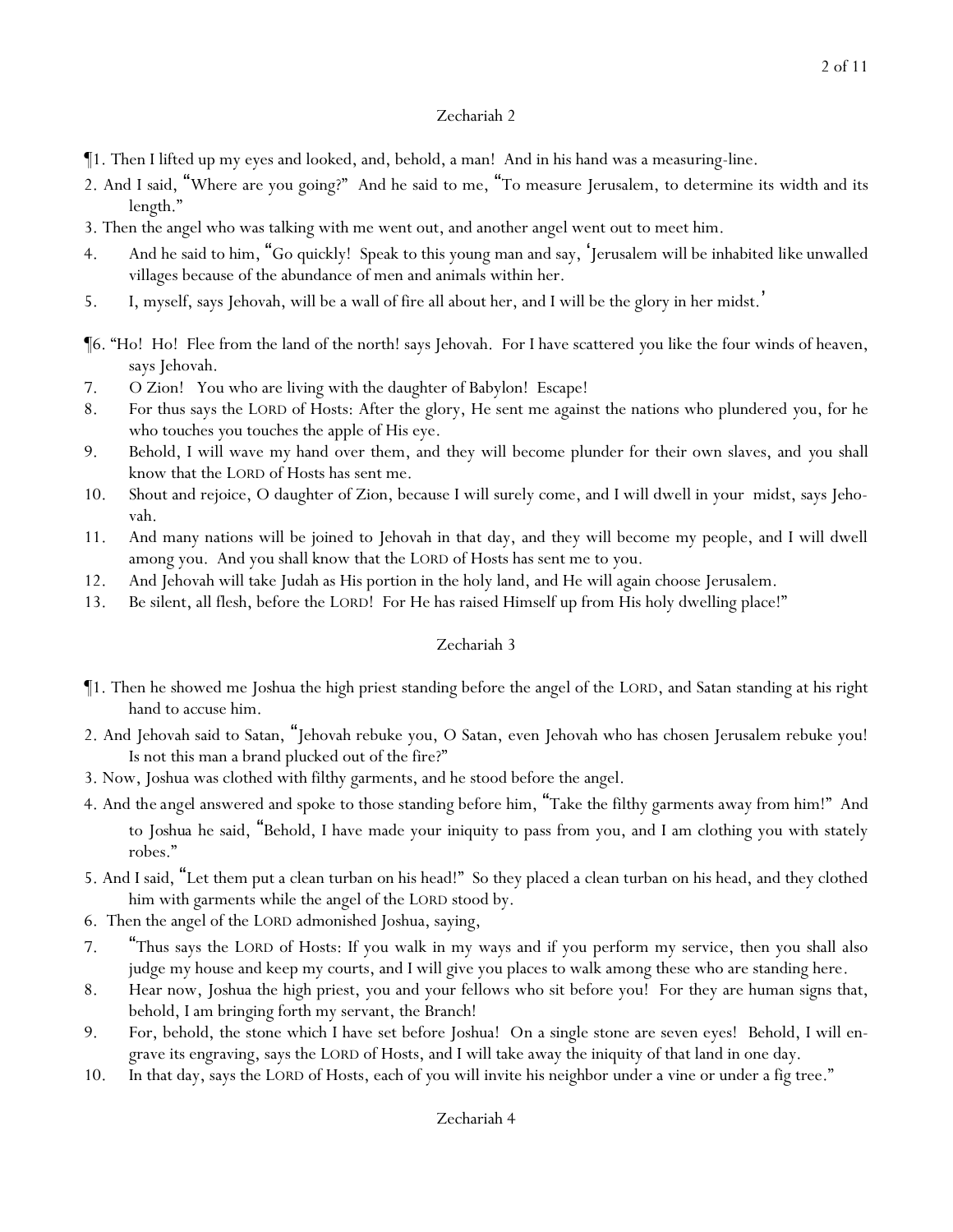- ¶1. The angel who spoke to me came again and woke me up, the way a man is roused out of his sleep,
- 2. and he said to me, "What do you see?" And I said, "I see a lampstand entirely of gold, and a bowl on top of it. And its seven lamps are on it, and there are seven pipes for the lamps that are on top.
- 3. And two olive trees are beside it, one on the right of the bowl and one on its left."
- 4. Then I answered and said to the angel who spoke with me, "Sir, what are these?"
- 5. And the angel who was speaking with me answered and said to me, "Do you not know what these are?" And I said, "No, sir."
- 6. Then he answered and spoke to me, saying, "This is the word of the LORD to Zerubbabel: Not by strength, nor by power, but by my Spirit, says the LORD of Hosts.
- 7. Who are you, O great mountain? Before Zerubbabel, *you shall be* a plain! And he will bring forth the highest stone, shouting, 'Grace! Grace upon it!'"
- ¶8. Then the word of the LORD came to me, saying,
- 9. "The hands of Zerubbabel have laid the foundation of this house, and his hands shall finish it. Then you shall know that the LORD of Hosts sent me to *y*ou.
- 10. Who has despised the day of small things? They will rejoice and see the stone, the plumb-line, in Zerubbabel's hands. These are the seven eyes of the LORD that roam over all the earth."
- 11. Then I answered and said to him, "What are these two olive trees on the right of the lampstand and on its left?"
- 12. And I answered a second time and said to him, "What are the two spreading olive trees which are beside the two pipes of gold that are emptying the golden *oil* from above them?"
- 13. And he said to me, "You do not know what these are?" And I said, "No, sir."
- 14. Then he said, "These are the two anointed ones who stand by the Lord of the whole earth."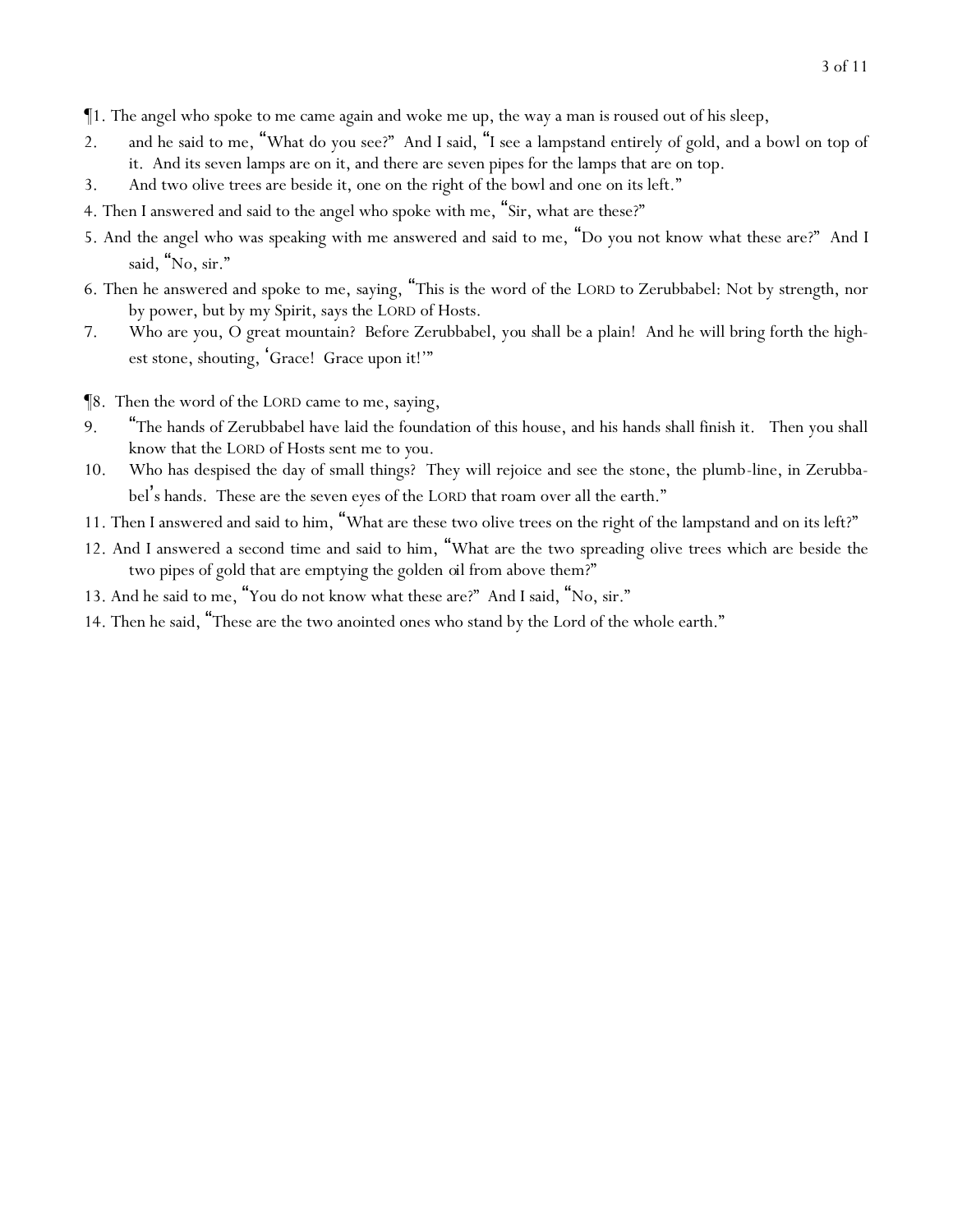- ¶1. Then I turned and lifted up my eyes and looked, and behold, a flying scroll!
- 2. And he said to me, "What do you see?" And I said, "I see a flying scroll. Its length is twenty cubits, and its breath, ten cubits."
- 3. And he said to me, "This is the curse that is going out over the face of the whole land. All who steal will surely be made desolate, as is on this side of it, and all who swear *falsely* will surely be made desolate, as is on its other side.
- 4. I will send it out, says the LORD of Hosts, and it will enter into the house of the thief and into the house of the one who swears falsely in my name. And it will lodge within his house and destroy it, both its timbers and its stones."
- 5. Then the angel who spoke with me came forth and said to me, "Now, lift up your eyes and see what this is that is coming out."
- 6. And I said, "What is it?" And he said, "This is the ephah-basket<sup>1</sup> that is going forth." Then he said, "This is their way in all the earth."
- 7. And, behold, the lead cover was lifted up, and there was this woman sitting in the middle of the ephah.
- 8. Then he said, "This is the wicked woman." And he threw her down in the midst of the ephah and then threw the lead stone over its mouth.
- 9. And I lifted up my eyes and looked, and behold, two women came forth, and the wind was in their wings, and they had wings like the wings of a stork. And they lifted up the ephah between the earth and heaven.
- 10. And I said to the angel who was talking with me, "Where are they going with the ephah?"
- 11. And he said to me, "To build a house for it in the land of Shinar, and it will be set up on its base and left there."

- ¶1. Then again, I lifted up my eyes and looked, and, behold, four chariots were coming out from between two mountains. And the mountains were mountains of bronze.
- 2. In the first chariot were red horses; in the second chariot, black horses;
- 3. in the third chariot, white horses; and in the fourth chariot were powerful dappled horses.
- 4. Then I answered and said to the angel who spoke with me, "Sir, what are these?"
- 5. And the angel answered and said to me, "These are four spirits from heaven who go forth from standing before the Lord of all the earth.
- 6. The black horses that are in it are going forth to a north country, and the white ones are going forth after them, and the dappled ones are going forth to the south country."
- 7. Then, the powerful ones came forth and wanted to go, to walk to and fro in the earth. And he said, "Go! Walk to and fro in the earth!" So, they went to and fro in the earth.
- 8. And he cried out to me and spoke to me, saying, "Behold! The ones who go forth to the north country have quieted my Spirit in the north country."
- 9. Then the word of the LORD came to me, saying,
- 10. "Take Heldai, Tobijah, and Jedaiah from among the exiles who have come from Babylon and go the same day and enter the house of Josiah ben-Zephaniah.
- 11. Then take silver and gold, and make crowns, and put *them* on the head of Joshua ben-Jehozadak, the high priest,

 $<sup>1</sup>$  An ephah was a unit of dry measure equal to about one bushel, or thirty five liters.</sup>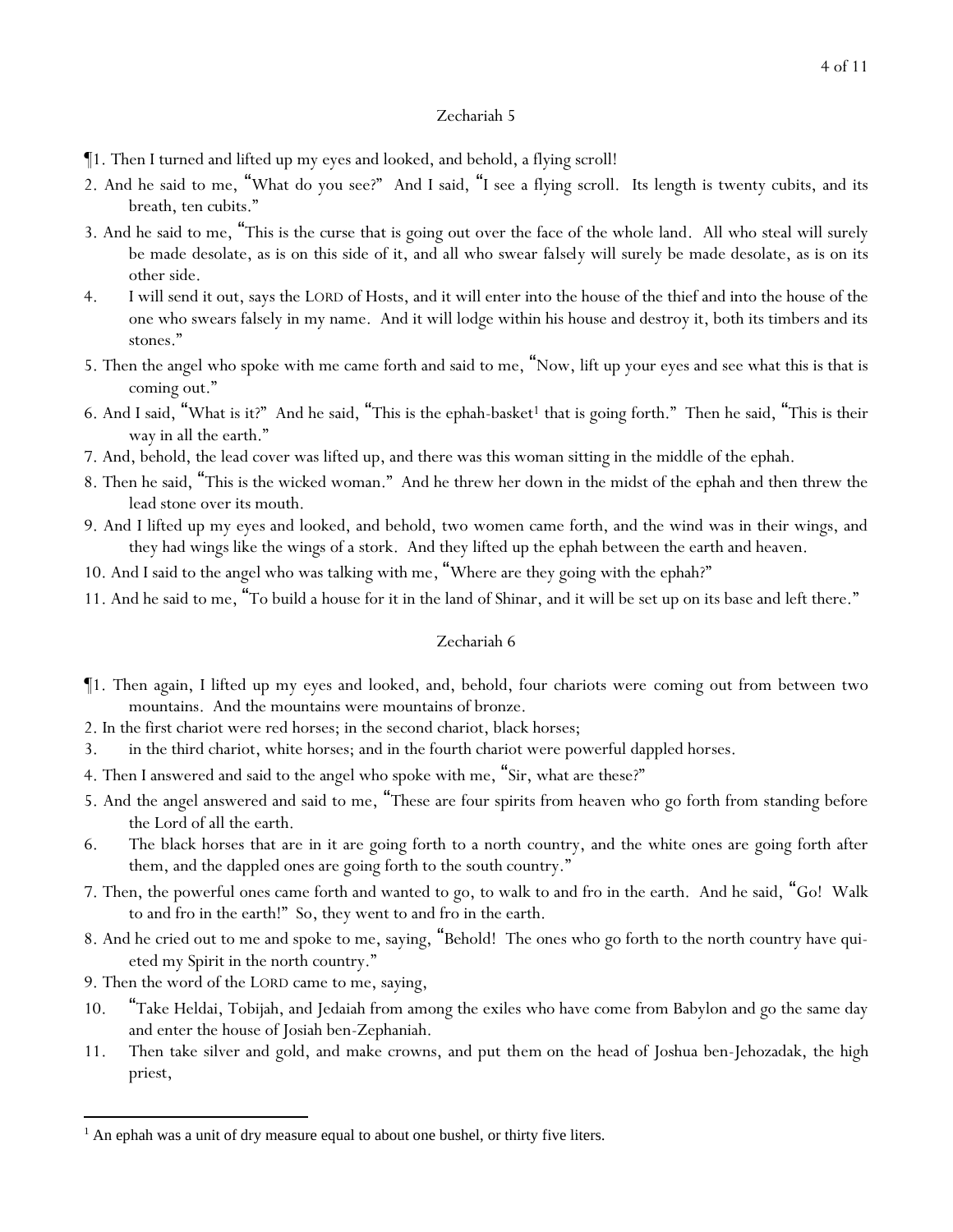- 12. and speak to him saying, 'Thus says the LORD of Hosts: Behold the man whose name is the Branch! He shall branch out from his place and build the temple of the LORD.
- 13. He will build the temple of the LORD, and he will bear the majesty, and he will sit and rule on his throne. And on his throne, he will be a priest. And the counsel of peace will be between the two of them. '
- 14. And the crowns will be for Helem, and for Tobijah, and for Jedaiah, and for Han ben-Zephaniah as a memorial in the temple of the LORD.
- 15. And those from afar will come, and they will rebuild the temple of the LORD, and *y*ou shall know that the LORD of Hosts sent me to *y*ou. It shall come to pass if *y*ou listen carefully to the voice of Jehovah *y*our God."

- ¶1. And it came to pass in the fourth year of Darius the king that the word of the LORD came to Zechariah on the fourth day of Chislev, the ninth month.
- 2. And Bethel sent Sarezer<sup>2</sup> and Regem-mellick<sup>3</sup>, and his men, to seek Jehovah's face,
- 3. saying to the priests who were at the house of the LORD of Hosts and to the prophets, "Am I to weep in the fifth month to consecrate myself as I have done these many years?"
- 4. Then the word of the LORD of Hosts came to me, saying,
- 5. "Speak to all the people of the land and to the priests, saying, "When *y*ou fasted and lamented in the fifth and seventh months for these seventy years, were *y*ou really fasting to me? To me?
- 6. And when *y*ou ate and when *y*ou drank, was it not for *y*ourselves and those eating *with you,* and for *y*ourselves and those drinking *with you*?
- 7. Are not these the things that Jehovah proclaimed by the former prophets when Jerusalem was inhabited and prosperous, with her cities around her, and with the Negev and the Shephelah inhabited?"
- ¶8. And then the word of the LORD came to Zechariah, saying,
- 9. "Thus has the LORD of Hosts spoken: Render true judgment, and show kindness and compassion, every man to his brother.
- 10. Do not oppress the widow or the orphan, the foreigner or the destitute. Let no one devise evil in *y*our heart against his brother. '
- 11. But they<sup>4</sup> refused to give heed, and they turned a cold shoulder, and they stopped their ears from hearing,
- 12. and they hardened their heart against hearing the law and the words that the LORD of Hosts sent by His Spirit through the former prophets. Then came great wrath from the LORD of Hosts.
- 13. And so it was, that just as He called and they did not hear, so they called and I did not hear, says the LORD of Hosts.
- 14. So, I scattered them with a whirlwind into all the nations they had not known. And the land was desolate after them, so that no one passed through or returned, for they had made the desirable land a waste."

### Zechariah 8

¶1. Then the word of the LORD of Hosts came, saying,

- 2. "Thus says the LORD of Hosts: I have been very jealous over Zion. Indeed, with great wrath have I been jealous over her.
- 3. Thus says Jehovah: I will return to Zion, and I will dwell in the midst of Jerusalem. Jerusalem will be called 'The City of Truth', and 'The Mountain, the Holy Mountain, of the LORD of Hosts.'

<sup>2</sup> Or, the chief treasurer.

 $3$  Or, the king's friend.

<sup>4</sup> That is, their fathers.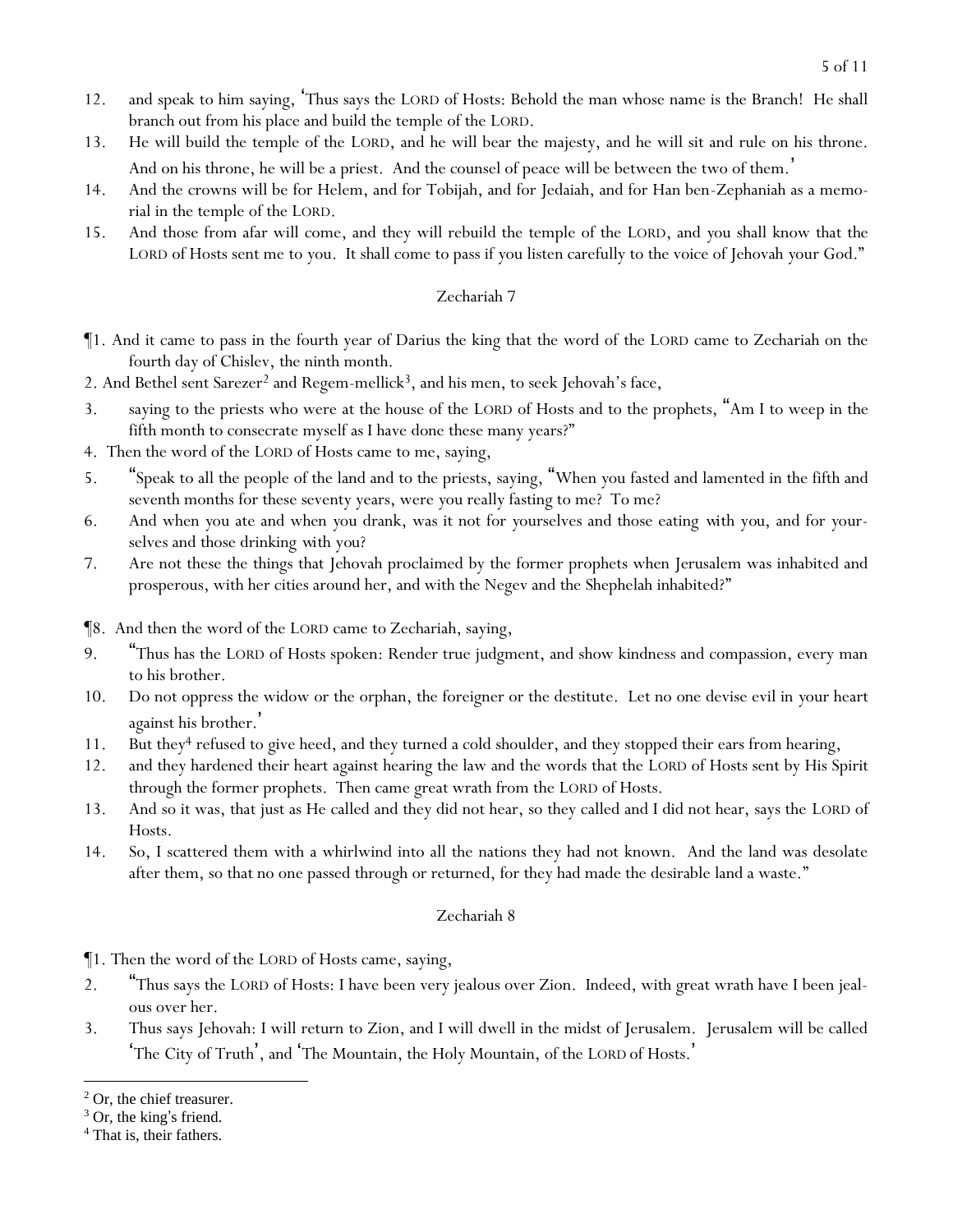- 4. Thus says the LORD of Hosts: Old men and old women will again sit in the plazas of Jerusalem, each with his staff in his hand because of old age.
- 5. And the plazas of the city will be filled with boys and girls frolicking in her plazas.
- 6. Thus says the LORD of Hosts: Though in the eyes of the remnant of this people in these days it seems too difficult, is it too difficult in my eyes, too, says the LORD of Hosts?
- 7. Thus says the LORD of Hosts: Behold, I will rescue my people from the land of the rising sun and from the land of the setting sun.
- 8. I will cause them to come, and they will dwell in the midst of Jerusalem, and they will be my people, and I will be their God, in truth and righteousness.
- 9. Thus says the LORD of Hosts: Let *y*our hands be strong who hear these words in these days from the mouth of the prophets, the day the foundation of the house of the LORD of Hosts is laid so that the temple may be rebuilt.
- 10. Before these days, there were no wages for men or wages for beasts, nor was there security from the enemy, whether going out or coming in, for I set every man against his neighbor.
- 11. But now, unlike former times, I will be for the remnant of this people, says the LORD of Hosts.
- 12. The seed will prosper, the vine shall yield her fruit, the land will bear her produce, the heavens will give their dew, and I will cause the remnant of this people to inherit all these things.
- 13. And it shall come to pass, O house of Judah and house of Israel, that as much as *y*ou were a curse among the nations, so will I deliver *y*ou, and *y*ou will become a blessing. Do not fear! Let *y*our hands be strong!
- 14. For thus says the LORD of Hosts: As much as I purposed to do *y*ou harm when *y*our fathers provoked me to wrath, says the LORD of Hosts – and I did not relent –
- 15. so have I purposed to do good in these days to Jerusalem and to the house of Judah. Do not fear!
- 16. These are the things that you must do: speak truth, every one, with his neighbor, and with truth and justice and goodwill, judge in *y*our gates.
- 17. Let no one devise evil in *y*our heart against his neighbor, and do not love a false oath. For I hate all these things, says Jehovah."
- ¶18. And the word of the LORD of Hosts came to me, saying,
- 19. "Thus says the LORD of Hosts: The fast of the fourth month, and the fast of the fifth month, and the fast of the seventh month, and the fast of the tenth month will be joy and gladness, cheerful feasts, to the house of Judah. Therefore, love truth and peace.
- 20. And thus says the LORD of Hosts: People and residents of many cities will again come,
- 21. and the residents of one city will go to another, saying, 'Let us go at once to seek Jehovah's face, even to seek the LORD of Hosts. I myself am going. '
- 22. And many people will come, even mighty nations, to seek the LORD of Hosts in Jerusalem and to seek the LORD's face.
- 23. Thus says the LORD of Hosts: In those days, ten men from every language and nation will seize upon the skirt of a Jew, saying, 'Let us go with *y*ou! For we have heard that God is with *y*ou.' "

- ¶1. The burden of the word of the LORD against the land of Hadrach, and Damascus its confidence (because the eyes of man *shall be* on the LORD, with all the tribes of Israel),
- 2. and against Hamath, too, on its border, *and* Tyre and Sidon, though *they be* very shrewd:
- <sup>4</sup>Tyre has built a tower for herself and hoarded up silver like dirt, and gold like mud in the streets.
- 4. Behold, my Lord will dispossess her, and He will strike her sea power, and she will be consumed with fire.
- 5. Ashkelon will see it and fear. Gaza will writhe in anguish, as well as Ekron, for she will be ashamed of her confidence. The king will cease from Gaza, and Ashkelon will be uninhabited.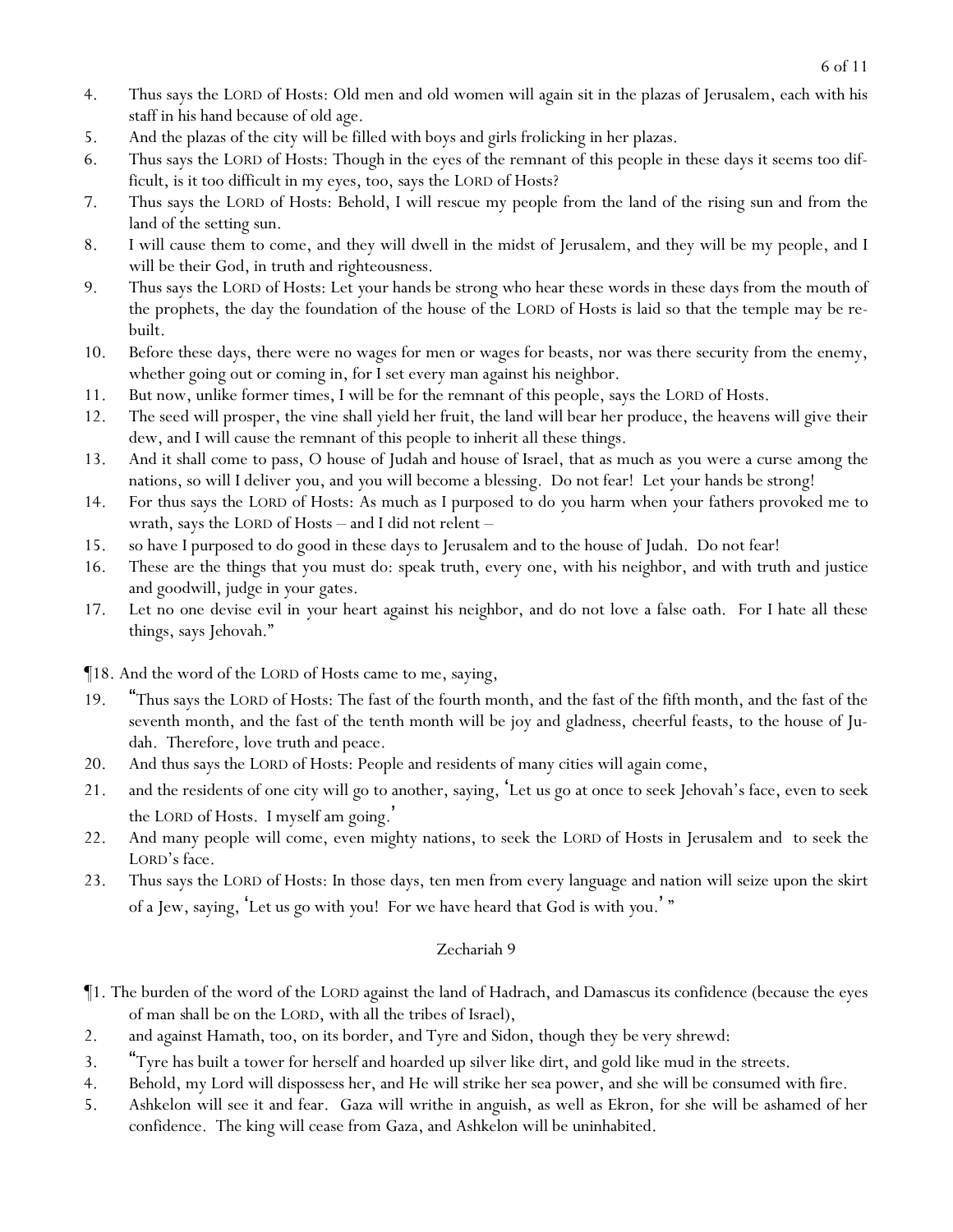- 6. And a mixed people<sup>5</sup> will dwell in Ashdod (yea, I will cut off the pride of the Philistines),
- 7. but I will remove their blood from their mouth<sup>6</sup> and their abominations from between their teeth, and they will also be a remnant for our God, and they will be like a clan in Judah, and Ekron will be like the Jebusite.
- 8. I will camp about my house as a guard against him who passes through and him who returns, and no oppressor will again pass over them, for I have now seen it with my eyes.
- 9. Rejoice greatly, O daughter of Zion! Shout, O daughter of Jerusalem! Behold! Your King will come to you, righteous and victorious! He will be meek, riding on a donkey, even on a colt, the foal of an ass.
- 10. I will cut off chariotry from Ephraim and the war horse from Jerusalem, and the bow of war will be cut off. And he will speak peace to the Gentiles, and his dominion will be from sea to sea, and from the river to the ends of the earth.
- 11. As for you, by the blood of your covenant, I have released your prisoners from a pit in which is no water.
- 12. Return to the stronghold, O prisoners of hope! This day, I declare, I will restore to you double.
- 13. I have bent Judah for my bow, and I have strung Ephraim, and I will stir up your sons, O Zion, against your sons, O Greece, and I will make you like the sword of a mighty man."
- ¶14. Then will Jehovah appear over them, and His Arrow will shoot forth like lightning, and my Lord, Jehovah, will sound the shofar, and he will come with storm-winds of the south.
- 15. The LORD of Hosts will be a shield over them; they will slay, and they will subdue sling-stones. They will drink and be boisterous as with wine; they will be full, like a bowl, like the corners of the altar.
- 16. And on that day, Jehovah their God will save them as the flock of His people, as precious crown jewels glittering on His land.
- 17. Oh, His bounty and His beauty! Grain and wine will make the young men and the virgins fruitful.

- ¶1. Ask the LORD for rain in the time of the latter rain. The LORD makes lightning bolts, and with them, He will give rain for each man's plants in the field.
- 2. The teraphim declare iniquity, and the diviners see a lie and tell worthless dreams; they comfort in vain. Therefore, they wander about like a flock; they are dispirited because there is no shepherd.
- 3. My anger is kindled against the shepherds, and I will visit the leaders. For the LORD of Hosts has visited His flock, the house of Judah, and He has made them like His majestic war-horse.
- 4. From Him *will come* the cornerstone; from Him, the nail; from Him, the bow for battle; from Him, all power altogether.
- 5. They will be like the mighty in battle, trampling *the enemy* in the mud of the streets. They will wage war because Jehovah is with them, and they will make the horsemen ashamed.
- 6. I will strengthen the house of Judah and rescue the house of Joseph. I will bring them back because I pity them. They will be as though I had not rejected them, for I am Jehovah their God, and I will hear them.
- 7. Ephraim will be like a warrior, and their heart will rejoice as with wine. Their sons will see and rejoice; their heart will exult in the LORD.
- 8. "I will whistle<sup>7</sup> for them and gather them because I ransomed them, and they will be as many as they used to be.
- 9. Though I sowed them among the nations, yet in those distant places will they remember me, and they will live and return with their children.
- 10. I will bring them back from the land of Egypt and gather them from Assyria, and I will bring them to the land of Gilead and Lebanon until there be found no room for them.

<sup>5</sup> Or, a bastard.

<sup>6</sup> That is, meat with blood still in it, which was contrary to the dietary commandments of the law.

<sup>7</sup> Hebrew: "hiss".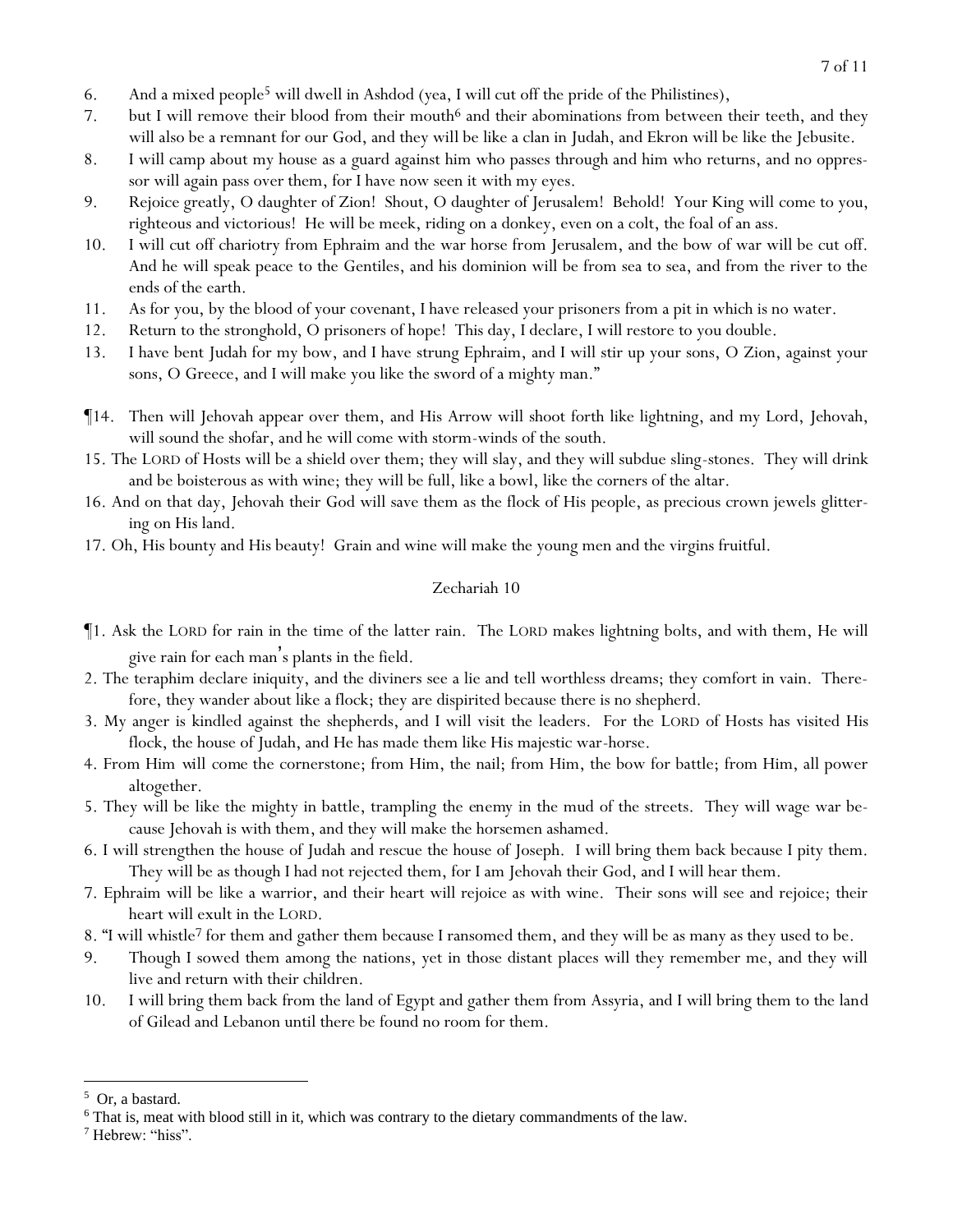- 11. He will cross the troubled sea and strike the sea waves, and all the depths of the Nile will be dried up. The pride of Assyria will be brought down, and the scepter of Egypt will be taken away.
- 12. I will make them strong in the LORD, and they will walk in His name, says the LORD."

- ¶1. Open your doors, O Lebanon, so that fire may devour your cedars!
- 2. Howl, O cypress, for the cedar has fallen; the majestic are utterly devastated. Howl, O oaks of Bashan, for the impregnable forest is fallen!
- 3. The sound of shepherds howling, for their majesty is ruined! The sound of young lions roaring, for the majesty of the Jordan is destroyed!
- 4. "Thus says Jehovah my God: Feed to the flock headed for slaughter!
- 5. Those who buy them slaughter them and are not held guilty, and those who sell them say, 'Blessed be Jehovah, for I am rich!' Their shepherds show them no mercy.
- 6. I will no longer show mercy to any of the inhabitants of the land, says Jehovah. On the contrary, I will cause every man to fall into the hand of his neighbor and into the hand of his king. And they will crush the land, and I will not deliver it out of their hand.
- 7. So I fed the flock that was headed for slaughter, the oppressed of the flock. And I took for myself two staffs; one I called 'Pleasantness', and one I called 'Promise'. Then I fed the flock.
- 8. And I got rid of three of the shepherds in one month. My soul was worn out with them, and their soul abhorred me.
- 9. Then I said, 'I will not feed *y*ou! Whatever is dying, let it die. And whatever is going to ruin, let it go to ruin. And those who remain, let them all eat the flesh of his neighbor!'
- 10. Then I took my staff named 'Pleasantness', and I cut it in two, to annul my covenant which I had made with all the people,
- 11. and it was broken that day, and the oppressed of the flock, the ones obeying me, knew it was the word of the LORD.
- 12. And I said to them, 'If it seems good in *y*our eyes, give me my price, and if not, don't.' So, as my price, they weighed out thirty pieces of silver.
- 13. And then Jehovah said to me, 'Throw it down (the very high price at which I was appraised by them) for the potter.' So, I took the thirty pieces of silver, and I threw them down for the potter in the house of the LORD.
- 14. And I cut in two my second staff, 'Promises', to destroy the relationship between Judah and Israel.
- 15. Again, Jehovah said to me, 'Take for yourself the instruments of a foolish shepherd,
- 16. for, behold, I will raise up a shepherd in the land. He will pay no attention to those who are being overcome; nor will he seek out the young; nor will he heal the broken. He will not support the one who makes a stand, but will consume the flesh of the fat and will rip off their hooves.'
- 17. Woe to my worthless shepherd who abandons the flock! A sword upon his strength and his right eye! His strength will be completely undone, and his right eye, gouged out."

#### Zechariah 12

¶1. The burden of the word of the LORD for Israel. Jehovah, who spreads out the heavens and establishes the earth, and forms the spirit of man within him, says,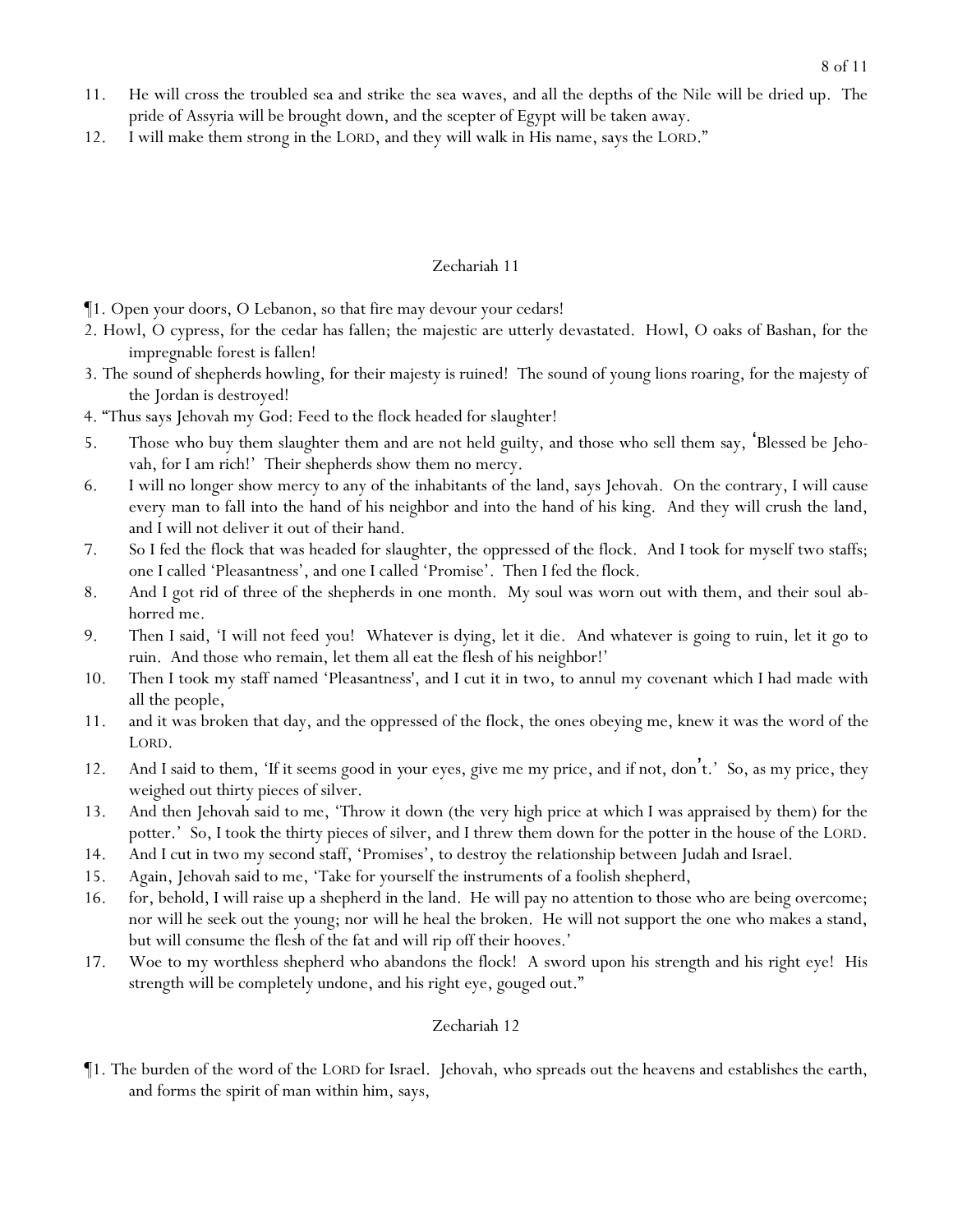- 2. "Behold, I will make Jerusalem an intoxicating cup to all the encircling nations, and the siege against Jerusalem will be against Judah, too.
- 3. And in that day, it shall come to pass that I will make Jerusalem a burdensome stone to all the nations. All who lift it will surely suffer harm, and all the nations of the earth will be gathered against her.
- 4. In that day, says Jehovah, I will strike every horse with panic, and its rider with madness. And I will open my eyes upon the house of Judah, and I will strike every horse of the nations with blindness.
- 5. Then the leaders of Judah will say in their heart, 'The inhabitants of Jerusalem will be strength for me in the LORD of Hosts, their God.
- 6. On that day will I make the leaders of Judah like a furnace among trees, and like a flaming torch among sheaves. To the right and to the left, they will devour all the encircling nations, and Jerusalem will dwell in her own place again – in Jerusalem!
- 7. And Jehovah will rescue the tents of Judah first, so that the glorying of the house of David and the glorying of the inhabitants of Jerusalem will not be greater than that of Judah.
- 8. In that day, Jehovah will be a shield for the inhabitants of Jerusalem. And it shall come to pass on that day that he who is feeble among them will be like David, and the house of David will be like gods, with the likeness of the angel of the LORD before them.
- 9. And it shall come to pass on that day that I will set about to annihilate all the nations that have come against Jerusalem.
- 10. And I will pour out on the house of David and on the inhabitant of Jerusalem the spirit of grace and of supplication, and they will look to me whom they pierced. And they will mourn for him as one mourns for an only son, bitterly crying out for him as one would bitterly cry out for a firstborn.
- 11. The wailing in Jerusalem that day will be great, like the wailing of Hadad-rimmon in the valley of Megiddo.
- 12. And the land shall cry aloud in sorrow, each family by itself: the family of the house of David by itself, and their wives by themselves; the family of the house of Nathan by itself, and their wives by themselves;
- 13. the family of the house of Levi by itself, and their wives by themselves; the family of Shimei by itself, and their wives by themselves;
- 14. all the remaining families, family by family, by themselves, and their wives by themselves."

- ¶1. "In that day, there will be a fountain opened for the house of David and the inhabitants of Jerusalem for sin and uncleanness.
- 2. And it shall come to pass in that day, says the LORD of Hosts, that I will cut off the names of the idols from the land, and they will no longer be remembered. I will also drive the prophets and the spirit of uncleanness out of the land.
- 3. And it shall come to pass that if a man prophesies again, then his father, and his mother who bore him, will say to him, 'You shall not live, for you have spoken lies in the name of Jehovah!' And his father, and his mother who bore him, will pierce him through while he is prophesying.
- 4. And it shall come to pass in that day that every one of the prophets will be ashamed of his vision when he tells it. And they will not put on a shaggy cloak to deceive.
- 5. But he will declare, 'I am no prophet. I am one who works the ground, for a man sold me when I was young. '
- 6. And one will say to him, 'What are these wounds in your hands?' And he will answer, 'Those with which I was wounded in the house of my friends.'
- ¶7. "Awake, O sword, against my shepherd, even against the mighty one who is my fellow, says the LORD of Hosts. Strike the shepherd, and the flock will be scattered. Then I will turn my attention toward the little ones.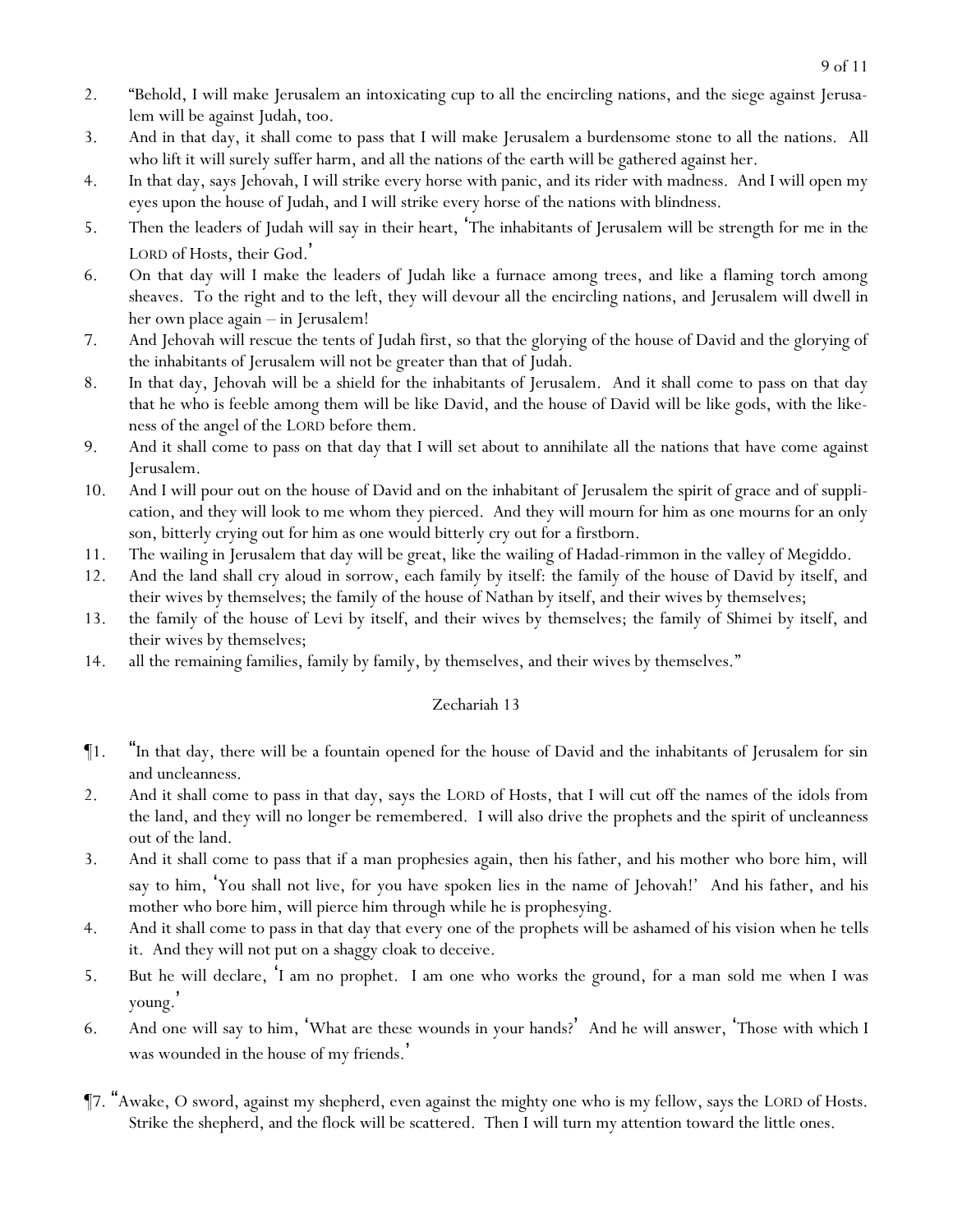- 8. And it shall come to pass that throughout the land, says Jehovah, two parts in it will be cut off and die, and a third in it will remain.
- 9. And I will put the third part through fire, and I will refine them as silver is refined, and I will try them as one tries gold. They will call on my name, and I will answer them. I will say, 'This is my people! ' And they will say, 'Jehovah is my God! '

- ¶1. "Behold! The day of the LORD is coming! Your spoil shall be divided in your midst.
- 2. I will gather all the nations against Jerusalem for battle, and the city will be taken, and the houses plundered, and the women ravished. Half the city will go into exile, but the rest of the people will not be cut off from the city."
- 3. Then will the LORD go out and do battle with those nations as when He fights on a day of battle.
- 4. And His feet will stand on that day on the Mount of Olives, which is on the east side of Jerusalem. And the Mount of Olives will be split in two, *making* a very large valley from east to west. Half the mountain will move to the north, and half to the south
- 5. And *y*ou shall flee the valley of my mountains, as when *y*ou fled from the earthquake in the days of Uzziah, King of Judah, for the valley of the mountains shall reach to Azal. Yea, the LORD my God will come, *and* all the saints with you!
- 6. And it shall come to pass on that day that there will be no light (the precious ones will come together<sup>8</sup>);
- 7. there will be a single day that is known to the LORD, not day and night; and it shall come to pass that when it is evening, there will be light.
- 8. And it shall come to pass in that day that living waters will go out from Jerusalem, half of them to the eastern sea and half of them to the western sea. Thus it shall be, in summer and in the time of harvest.
- 9. And Jehovah will be King over all the earth. In that day, there will be one Jehovah, and His name one.
- 10. All the land will be made like a plain, from Geba to Rimmon, south of Jerusalem, and it will be exalted and inhabited in her own place, from the gate of Benjamin to the place of the first gate, to the corner gate, and from the tower of Hananeel to the king's wine-presses.
- 11. And men will dwell in her, and there will be no more utter destruction, but Jerusalem will dwell securely.
- 12. And this is the plague with which Jehovah will strike all the nations who make war against Jerusalem: He will make their flesh to rot away while they are standing on their feet, and their eyes to rot away in their sockets, and their tongue to rot away in their mouth.
- 13. And it shall shall come to pass in that day that there shall be a great turmoil among them from the LORD; each man will seize his neighbor 's portion, and his hand will rise up against his neighbor 's hand.
- 14. (Yea, Judah will do battle at Jerusalem, and the wealth of all the surrounding nations will be gathered: gold, and silver, and clothing, very much.)
- 15. And the plague of the horse, the mule, the camel, the ass, and every animal in those camps will be like this plague.
- 16. And it shall come to pass that everyone who is left of all the nations that came against Jerusalem will come up from year to year to worship the King, the LORD of Hosts, to make pilgrimage for the Feast of Tabernacles.
- 17. And it shall come to pass that there will be no rain on those from among the families of the earth who do not come up to Jerusalem to worship the King, the LORD of Hosts.
- 18. If the family of Egypt does not go up, and does not come, then on them will there be none. This is the plague with which the LORD will strike the nations who do not come up to observe the Feast of Tabernacles.
- 19. This will be the punishment for Egypt's sin, and the punishment for all the nations that do not come up to observe the Feast of Tabernacles.

<sup>8</sup> Hebrew uncertain.